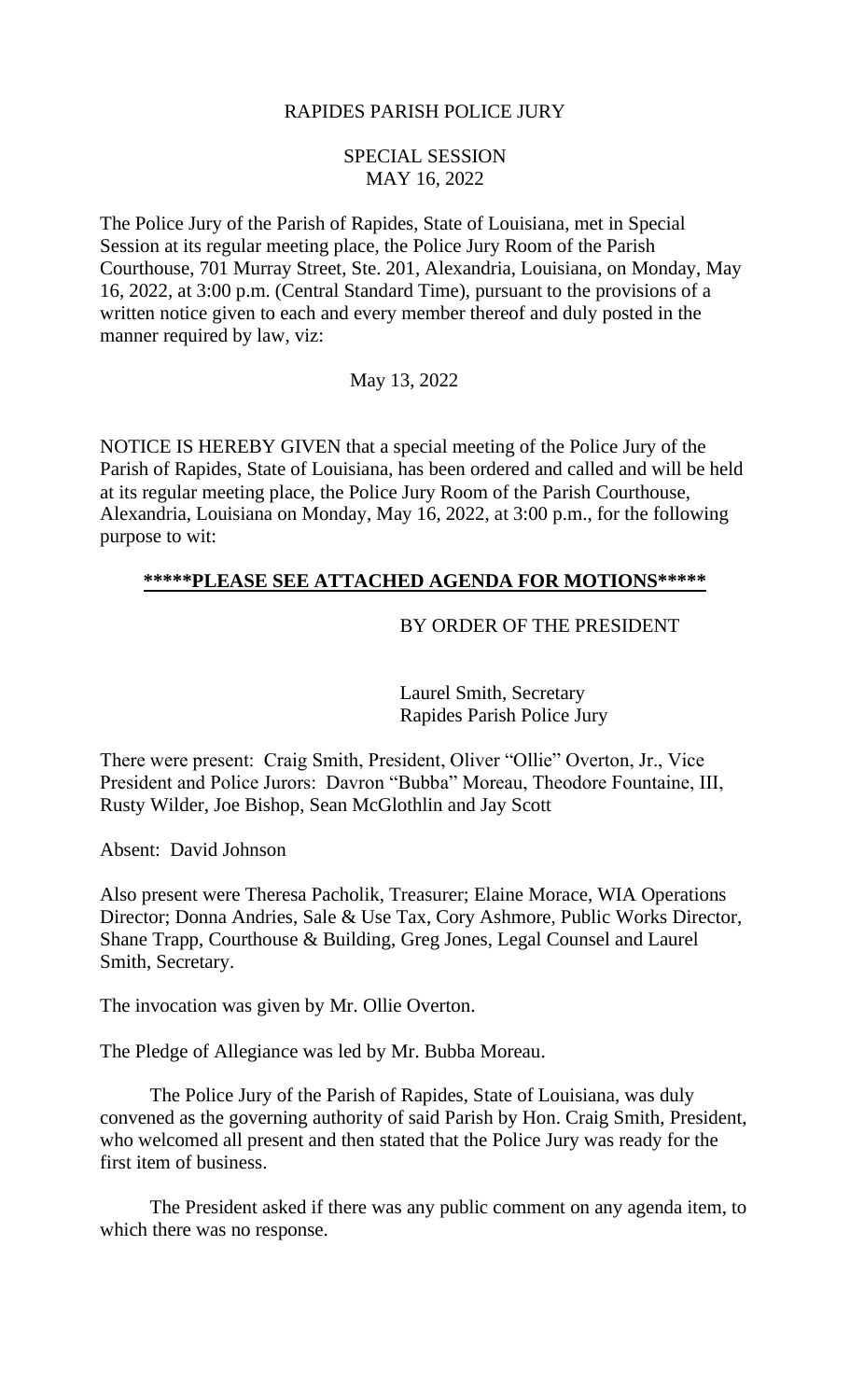## REGULAR MEETING MAY 16, 2022 On motion by Mr. Bubba Moreau, seconded by Mr. Joe Bishop, the following resolution was presented and unanimously adopted:

#### RESOLUTION

# A RESOLUTION AUTHORIZING THE PARISH PRESIDENT TO SUBMIT AN APPLICATION FOR THE STATE OF LOUISIANA DIVISION OF ADMINISTRATION COMMUNITY DEVELOPMENT LOCAL GOVERNMENT ASSISTANCE PROGRAM

WHEREAS, the Rapides Parish Police Jury has been informed that the State of Louisiana, Division of Administration, Office of Community Development will be accepting applications for FY 2021/2022 Local Government Assistance Program (LGAP);

NOW, THEREFORE BE IT RESOLVED, that the Parish President is hereby authorized to submit an LGAP Application to purchase skid steer with mower and various attachments, up to \$100,000 and to execute all assurances and certifications required for the application; and,

BE IT FURTHER RESOLVED, that the Parish President is hereby authorized to work with Pan American Engineers, LLC on the development of the LGAP Application.

Passed, approved and adopted this 16th day of May, 2022.

On motion by Mr. Ollie Overton, seconded by Mr. Joe Bishop, to discuss and award the Roadside Open Ditch Maintenance Annual Contract to Descant's Excavating & Construction Services, LLC (prime contractor – lowest proposer) and to River Runs Dirt Service, LLC (secondary contractor – second lowest proposer) and to authorize the Parish President to execute contracts, task orders, and change orders as recommended by Pan American Engineers, LLC.

Mr. Wesley Miller, Pan American Engineers, stated they were asked to get pricing for roadside ditching, culvert installations and culvert cleaning. As they understand it, the Parish Highway Department is struggling to get workers, so they are trying to supplement some of that with contract work. He stated they put together a package where contractors bid on specific items. Such as pipe cleaning of various sizes, drainage excavation of different size ditches and installation of drainage pipes. On the installation of drainage pipes, the landowner must provide the culverts, which is the parish policy that you are following now. This price is just for our contractor to shovel it up, grab the culvert, set it down and put some dirt on top of it. No stone, no concrete or anything, and this is also for some dirt, that is the last item. We looked at all the bids and these are estimated quantities. The lowest bid came from Descant's Excavating & Construction Services, LLC and River Runs Dirt Service, LLC was the secondary bidder.

Discussion ensued.

Mr. Joe Bishop questioned if the contractor would be responsible for calling Louisiana One Call tickets in, to which Mr. Miller stated yes. Mr. Greg Jones,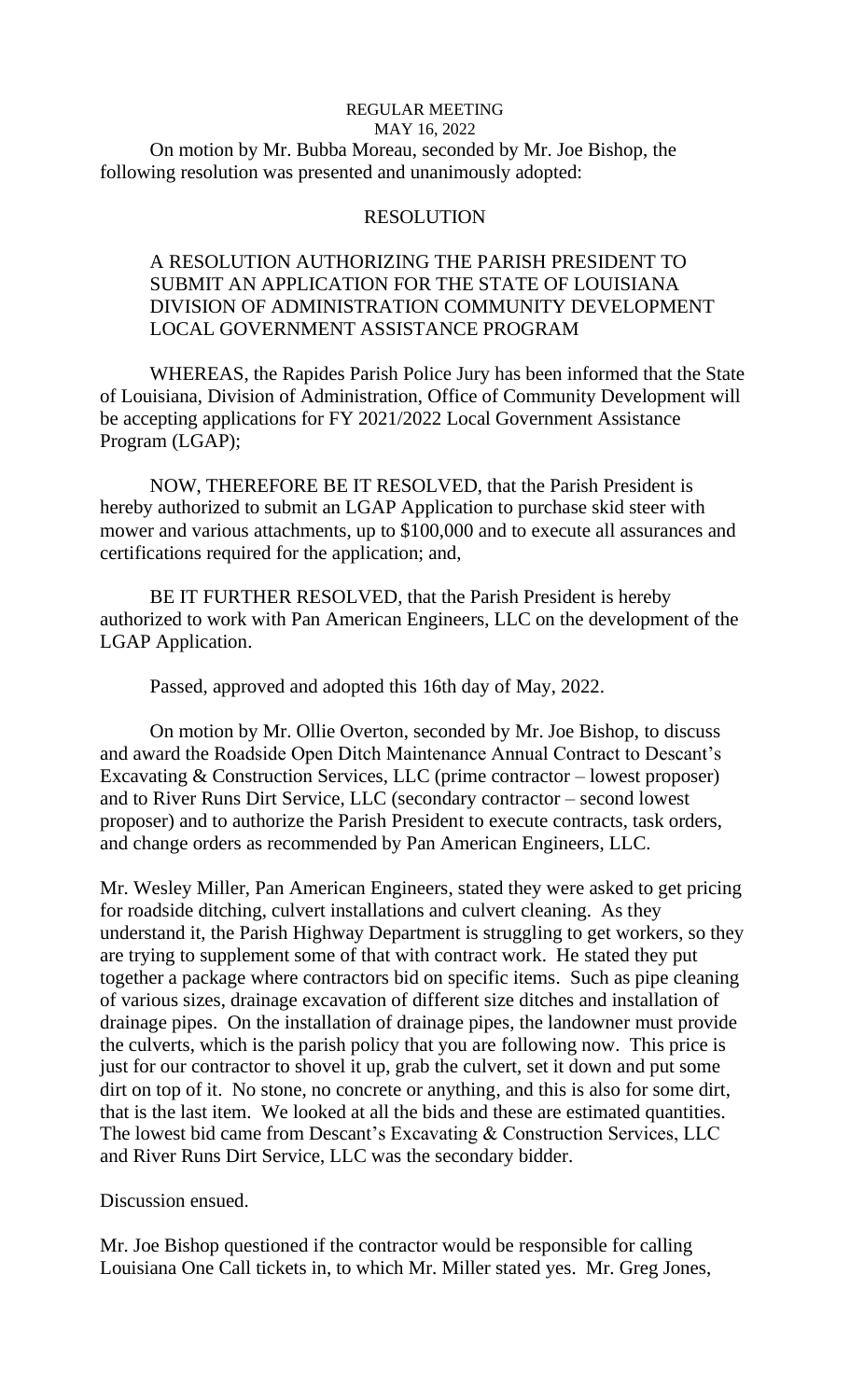#### REGULAR MEETING MAY 16, 2022

Legal Counsel stated to Mr. Miller, that needed to be stated in the contract also.

Mr. Bubba Moreau questioned if this would be paid for out of each individual road district, to which Mr. Craig Smith stated he thought it would have to be partially funded out of road and bridge.

Mr. Cory Ashmore, Public Works Director, stated he did some figuring and it cost on an average of 100 yards about \$2.37 a foot.

Mr. Joe Bishop stated it is cheaper for us to get the contractors. We're not paying salaries, we not paying the benefits and the cost of wear and tear on our equipment. Mr. Bishop recommended to the body that Road and Bridge pay 75% and each Juror pay 25% out of their road maintenance district funds.

Ms. Theresa Pacholik, Treasurer, stated we have one road district that has not renewed the tax, Road District 5A, that is David Johnson's District.

Mr. Craig Smith read the amended motion.

Amended motion by Mr. Joe Bishop, seconded by Mr. Ollie Overton, to award the Roadside Open Ditch Maintenance Annual Contract to Descant's Excavating & Construction Services, LLC (prime contractor – lowest proposer) and to River Runs Dirt Service, LLC (secondary contractor – second lowest proposer) and to authorize the Parish President to execute contracts, task orders, and change orders as recommended by Pan American Engineers, LLC, with 75% being paid out of Road and Bridge Fund and 25% being paid out of where there is an existing Road District Tax.

Ms. Marla West, Purchasing Agent, questioned if it was first come first serve as to who gets the portion of Road and Bridge or allocate so much money to each district, to which Mr. Craig Smith stated the way it is set up now, we don't have set districts, so when we need something done, we just call the Highway Department. We have to serve Rapides Parish as a whole.

Discussion ensued.

On vote the amended motion carried.

The following amended resolution was presented and unanimously approved for the amended motion:

# RESOLUTION

WHEREAS, the Rapides Parish Police Jury received the following Proposals until Thursday, April 28, 2022, for Roadside Open Ditch Maintenance Annual Contract.

|    | <b>CONTRACTOR</b>                                 | <b>BASE BID</b> |
|----|---------------------------------------------------|-----------------|
| 1. | Descant's Excavating & Construction Services, LLC | \$234,399.00    |
| 2. | <b>River Runs Dirt Service, LLC</b>               | \$242,300.00    |
|    | 3. Clark Land Development, LLC                    | \$273,130.00    |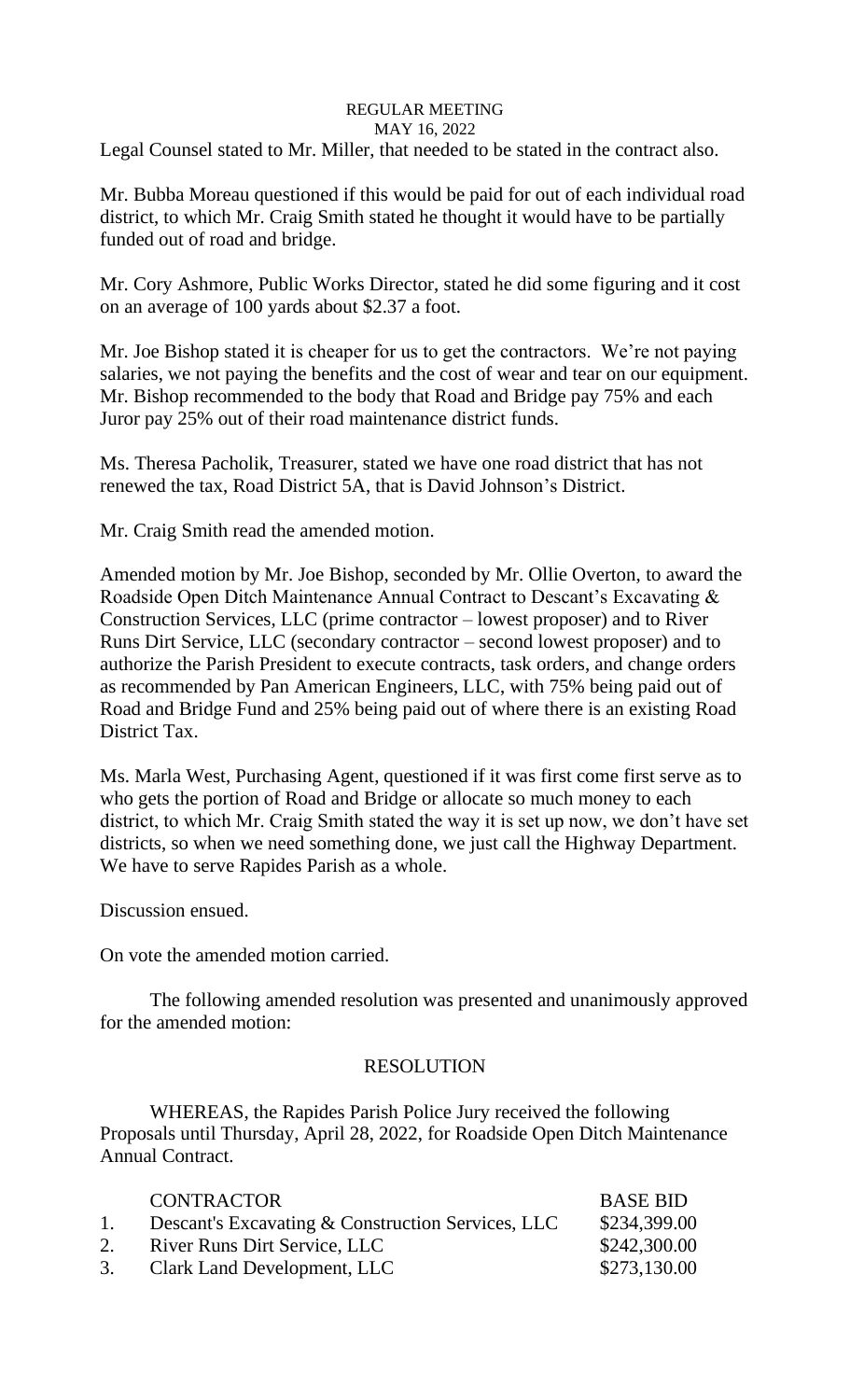#### REGULAR MEETING MAY 16, 2022

| 4. | <b>Maverick Construction, LLC</b>        | \$278,130.00   |
|----|------------------------------------------|----------------|
| 5. | <b>Steve Jenkins Construction, LLC</b>   | \$293,733.20   |
|    | 6. Progressive Construction Company, LLC | \$426,434.50   |
|    | 7. T&L Hunt Contracting, LLC             | \$764,027.00   |
|    | 8. T.L. Construction, LLC                | \$951,645.00   |
|    | 9. Lowes Construction                    | \$2,186,730.00 |

WHEREAS, the Proposals have been checked and tabulated by Pan American Engineers, LLC, with a recommendation of primary award being made to the low proposer and secondary award being made to the second lowest proposer; and,

NOW, THEREFORE BE IT RESOLVED, that the primary contract for said service is hereby awarded to the low Proposer, Descant's Excavating & Construction Services, LLC, in the amount of \$234,399.00, for Roadside Open Ditch Maintenance Annual Contract contingent upon receipt of required insurance and other contract documents.

BE IT FURTHER RESOLVED, that the secondary contract for said service is hereby awarded to the second lowest Proposer, River Runs Dirt Service, LLC, in the amount of \$242,300.00, for Roadside Open Ditch Maintenance Annual Contract, contingent upon receipt of required insurance and other contract documents.

BE IT FURTHER RESOLVED, that any Task Orders resulting from these contacts shall be paid using 75% Road and Bridge Fund, and using 25% Road District Fund (where there is an existing Road District tax that the Task Order is located in).

BE IT FURTHER RESOLVED, that the President is hereby authorized to execute contracts and change orders between the Rapides Parish Police Jury and the successful Proposers.

Passed, approved and adopted by the President and Police Jury of Rapides Parish, Louisiana, on this 16th day of May, 2022.

On motion by Mr. Rusty Wilder, seconded by Mr. Ollie Overton, to discuss and award the Mowing Services Annual Contract (2022 Procurement RFP No. 2994) to T & L Hunt Contracting, LLC at a cost of \$535.00 per mile (both sides of roadway) in District E and \$525.00 per mile (both sides of roadway) in District H and to authorize the Parish President to execute contracts, task orders, and change orders as recommended by Pan American Engineers, LLC.

Mr. Craig Smith explained this contractor wanted to bid on just these two Districts.

Mr. Joe Bishop questioned if they had a road maintenance tax in these Districts to which Ms. Theresa Pacholik, Treasurer, stated it depended on which Road District you are in. The only one that does not have tax monies right now is Road District 5A. Both Districts have money, just wherever they are doing work, they will need to make sure they are in an area that has a road district tax call.

Mr. Greg Jones stated to Mr. Cory Ashmore that they will need to know what the scope of the work orders are. They will only be allowed to do the scope of what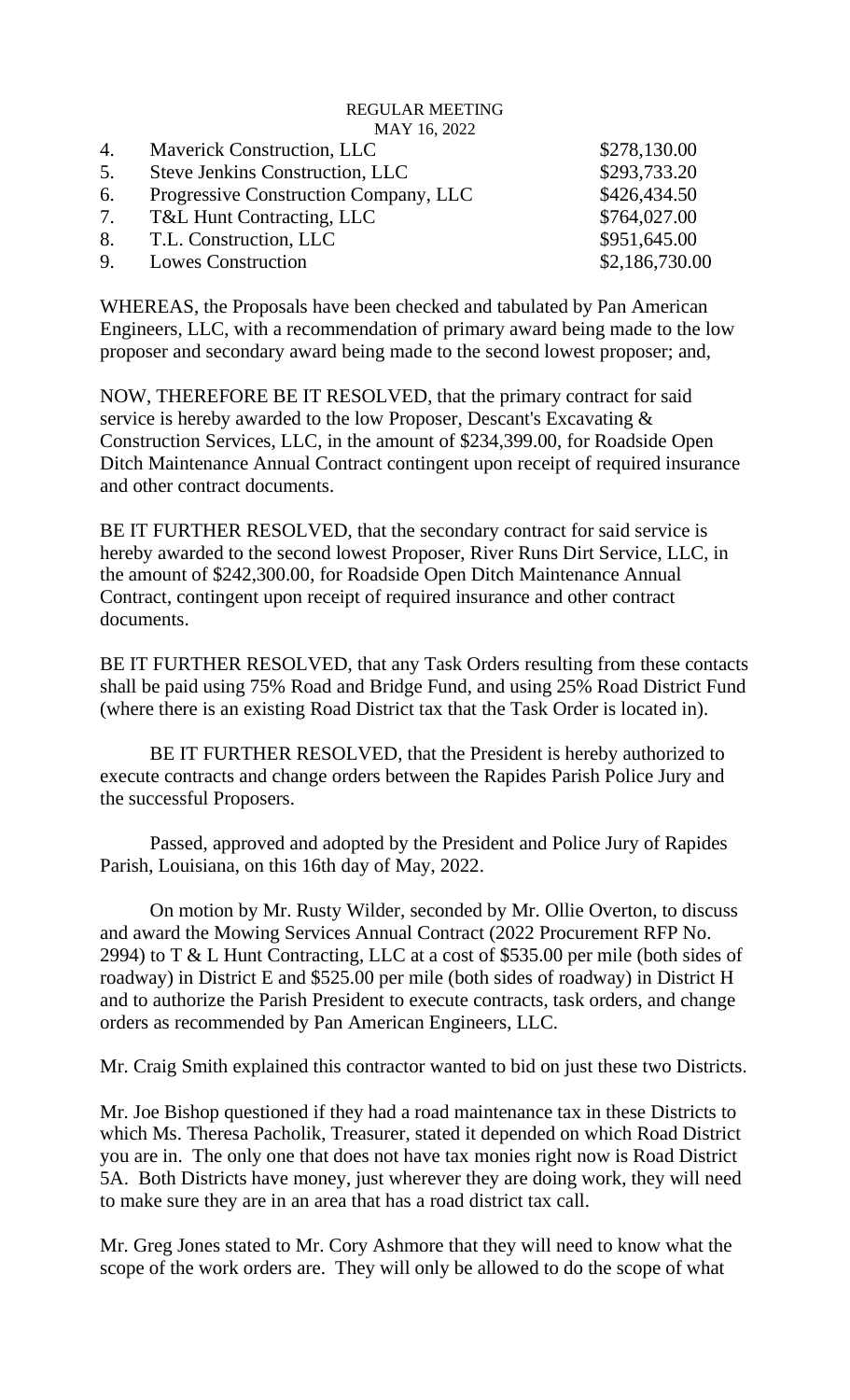# REGULAR MEETING

# MAY 16, 2022

the work order is, and they cannot go beyond that. If they do go beyond that and submit a work order, we don't pay it.

Mr. Sean McGlothlin questioned Mr. Cory Ashmore what the comparison in pricing was for mowing per mile versus spraying per mile. We had several people talking about spraying, this seems like a lot per mile. You spray it every three months and don't have to cut it.

Mr. Greg Jones stated this contract is not exclusive, its on a work order bases. If you want to get quotes on what grass spraying does, you can get a separate spray contract and issue work orders under it.

Mr. Jay Scott questioned what happens to the rest of the districts that need the grass cutting, to which Mr. Craig Smith stated we would continue using our hired personnel.

Discussion ensued.

Mr. Greg Jones stated it would be best to let Pan American go ahead and put it out for quotes.

Discussion ensued.

On vote the motion carried.

On motion by Mr. Joe Bishop, seconded by Mr. Jay Scott, to discuss general operations of the Public Works Department and organizational structure. Mr. Craig Smith stated there has been a few things come up. We have been talking about employees and the shortages. It is really affecting our ability to service our areas. This is just a general discussion of how we are doing, what is broken down and how can we better serve our constituents. The ditching and grassing cutting is going to help us. It will help us get caught up some to offset the lack of employees. Some of our contractors are even having trouble getting employees.

Mr. Ollie Overton stated this is not isolate for Rapides Parish, other parishes are having the same problem. Even the state is having problems. People are not wanting to work.

Discussion ensued about CDL's.

Mr. Joe Bishop stated if an employee goes and gets his CDL's, classifications and certificates, if they stay with the Parish for a year or two, can we reimburse their money back to them. It gives them something to look forward to. This way we are not spending so much up front. Mr. Bishop also asked Mr. Ashmore to put a program together showing where the crews will be at so when the public calls the Juror, they can say when the crews will be in their area.

Discussion ensued.

Mr. Jay Scott questioned what happened to the inmate crews. The Sheriff has a lot of inmates. They walk the highways picking up trash, but not in the communities.